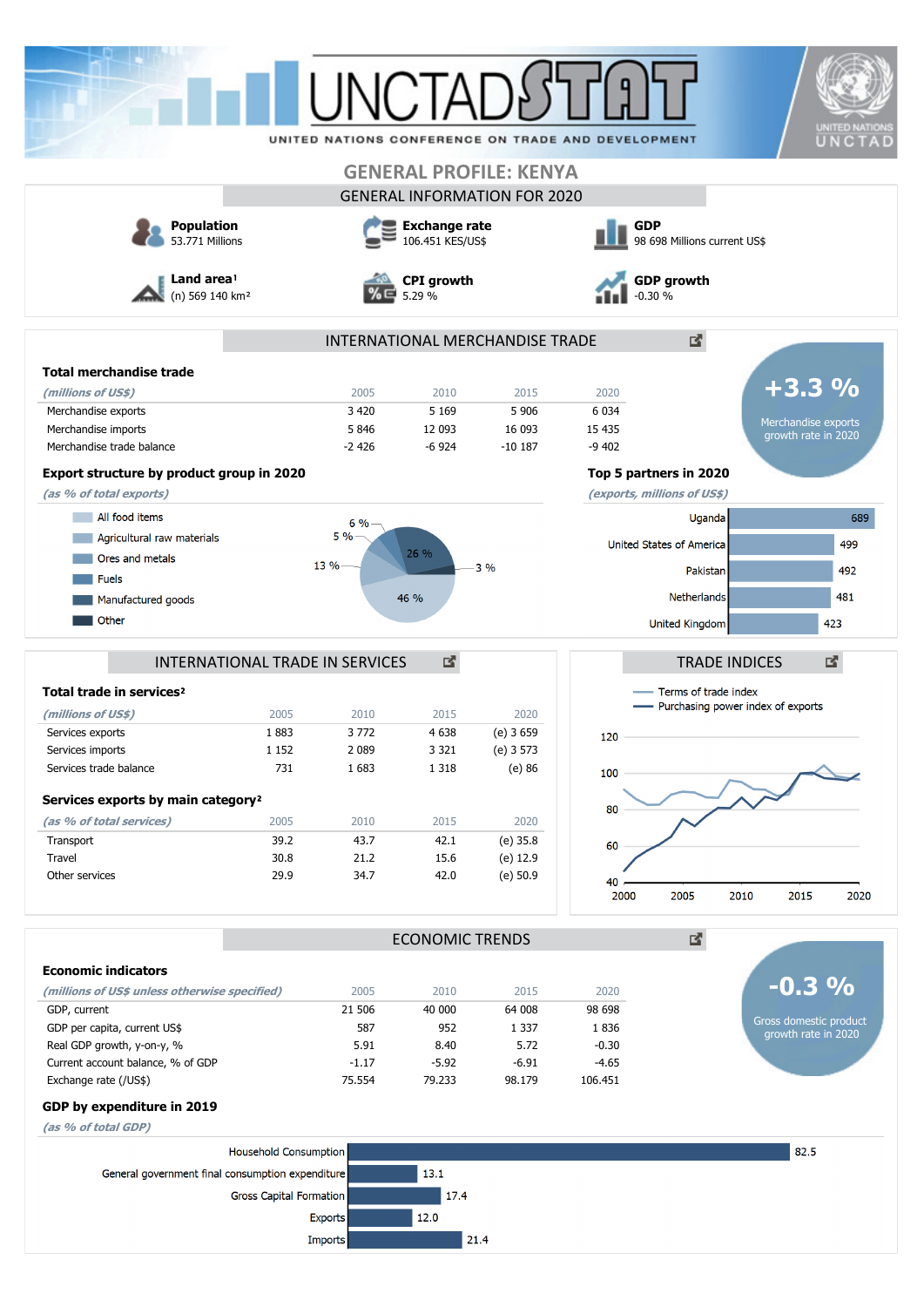

**(as % of)** 2005 2010 2015 2020 Share of ICT goods, % of total exports 0.23 1.35 0.54 0.31 0.31 Share of ICT goods, % of total imports **4.11** 4.75 Share of workforce involved in the ICT sector .. .. .. ..